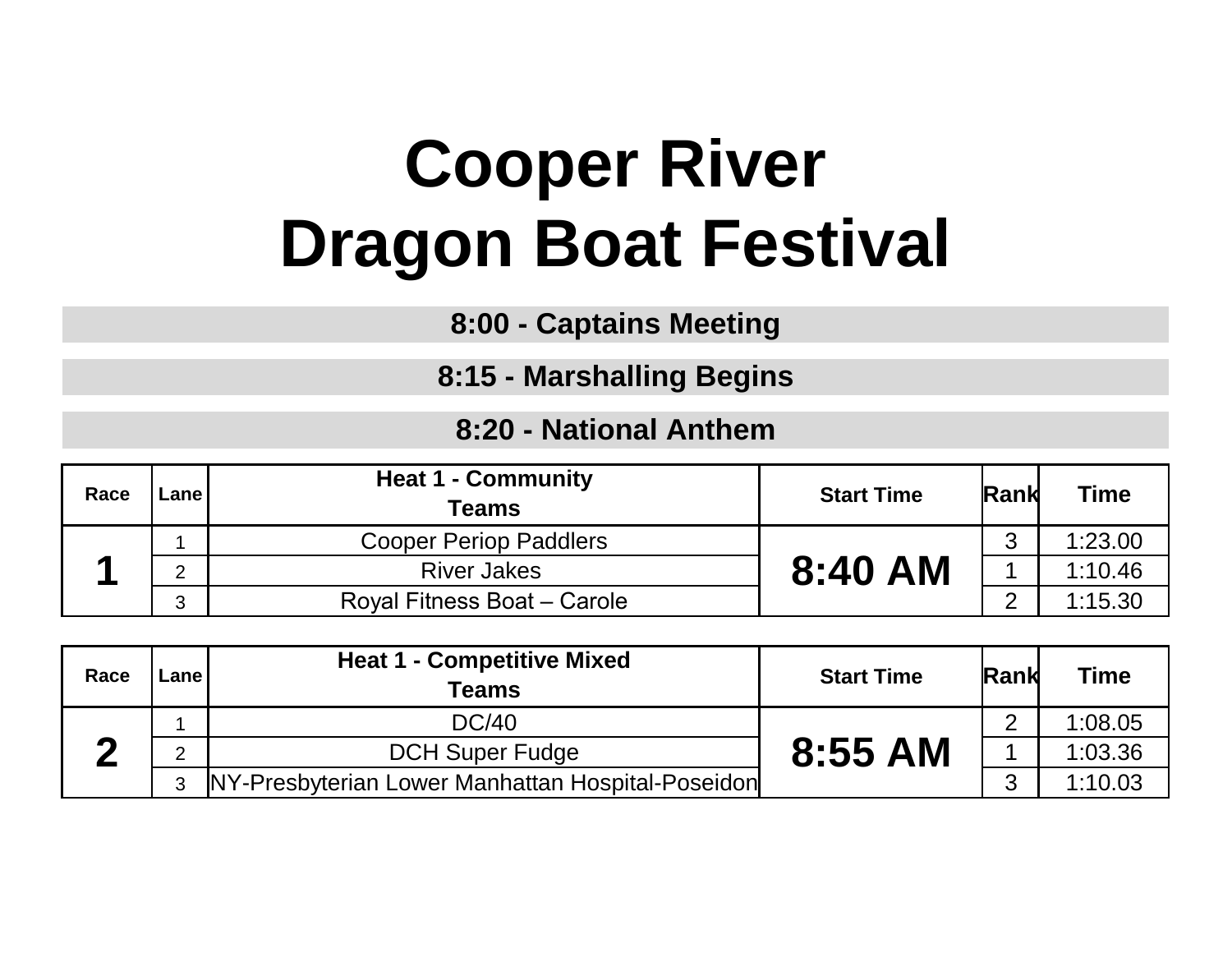| Race | Lane                              | <b>Heat 1 - Community</b><br>Teams | <b>Start Time</b> | <b>Rank</b> | <b>Time</b> |
|------|-----------------------------------|------------------------------------|-------------------|-------------|-------------|
|      |                                   | <b>Dragon Masters</b>              |                   |             | 1:17.66     |
| σ    | Royal Fitness Boat - Maureen<br>◠ | <b>9:10 AM</b>                     | റ                 | 1:18.54     |             |
|      | ◠                                 | <b>Bancroft Unified</b>            |                   | ◠           | 1:37.93     |

| Race | <b>Lane</b> | <b>Heat 1 - Competitive Mixed</b><br>Teams | <b>Start Time</b> | <b>Rank</b> | <b>Time</b> |
|------|-------------|--------------------------------------------|-------------------|-------------|-------------|
|      |             | <b>DCH Banana Split</b>                    |                   | ⌒           | 1:07.26     |
|      | ◠           | DCH Premier Mixed 1 (ERDBA)                | $9:22$ AM         |             | 1:00.00     |
|      | ົ           | PDBA - Youth (NR)                          |                   | ⌒           | 1:09.81     |

| Race | Lanel   | <b>Heat 1 - Community</b><br><b>Teams</b> | <b>Start Time</b> | <b>Rank</b>    | <b>Time</b> |
|------|---------|-------------------------------------------|-------------------|----------------|-------------|
|      |         | EvoFit Dragons                            |                   |                | 1:11.81     |
|      | ◠       | <b>Flying Friends &amp; Family</b>        | $9:34$ AM         | $\overline{2}$ | 1:14.08     |
|      | ◠<br>لب | Rising Sun Dragon Boat Team               |                   | ◠              | 1:15.66     |

| Race | Lanel  | <b>Heat 1 - Competitive Women</b><br>Teams   | <b>Start Time</b> | <b>Rank</b> | Time    |
|------|--------|----------------------------------------------|-------------------|-------------|---------|
|      |        | Philadelphia Flying Phoenix Senior B (ERDBA) |                   |             | 1:09.43 |
|      | $\sim$ | Hope Afloat USA & (ERDBA)                    | $9:46$ AM         |             | 1:10.84 |
|      | 3      | $\blacksquare$                               |                   |             |         |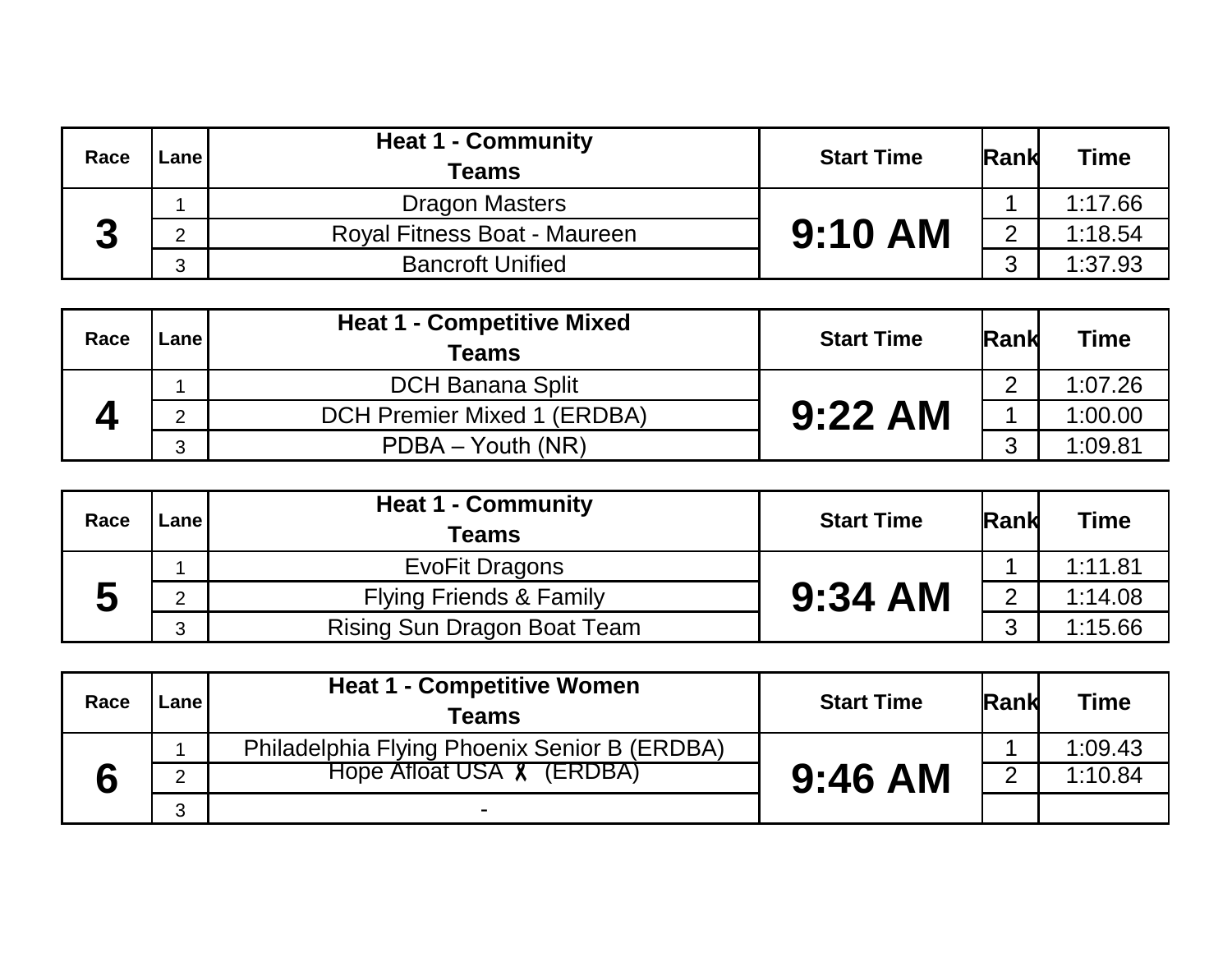| Race | Lane I                     | <b>Heat 1 - Competitive Mixed</b><br>Teams | <b>Start Time</b> | <b>Rank</b> | <b>Time</b> |
|------|----------------------------|--------------------------------------------|-------------------|-------------|-------------|
|      |                            | <b>DCH Chunky Monkey</b>                   |                   | ⌒           | 1:03.78     |
|      | <b>DCH Rocky Road</b><br>◠ | 9:58 AM                                    | 3                 | 1:06.83     |             |
|      | $\mathbf{r}$<br>J.         | <b>PDBA - Motley Crew</b>                  |                   |             | 0:58.79     |

| Race | Lane I | <b>Heat 1 - Competitive Women</b><br>Teams | <b>Start Time</b> | <b>Rank</b> | <b>Time</b> |
|------|--------|--------------------------------------------|-------------------|-------------|-------------|
|      |        | <b>River Sisters &amp;</b>                 |                   |             | 1:14.18     |
|      | C      | The Witches of East Greenwich V            | 10:10 AM          | 3           | 1:14.58     |
|      | ◠<br>J | Philadelphia Flying Phoenix Orange         |                   |             | 1:13.09     |

| Race | Lanel         | <b>Heat 1 - Competitive Mixed</b><br><b>Teams</b> | <b>Start Time</b> | <b>Rank</b> | Time    |
|------|---------------|---------------------------------------------------|-------------------|-------------|---------|
|      |               | iDB-Gotham Thunder                                |                   | ⌒           | 1:05.81 |
|      | ⌒             | <b>Xtreme NY</b>                                  | 10:22 AM          |             | 1:03.15 |
|      | $\Omega$<br>J | <b>DCH Americone Dream</b>                        |                   | ॽ           | 1:09.44 |

| Race | ∟ane ' | <b>Heat 1 - Competitive Women</b><br><b>Teams</b> | <b>Start Time</b> | <b>Rank</b> | <b>Time</b> |
|------|--------|---------------------------------------------------|-------------------|-------------|-------------|
|      |        | <b>Machestic Dragons</b>                          |                   | ⌒           | 1:12.38     |
| 10   | ⌒      | Viking Dragons                                    | 10:34 AM          | 3           | 1:12.81     |
|      | 3      | Philadelphia Flying Phoenix Premier Women (ERDBA) |                   |             | 1:06.55     |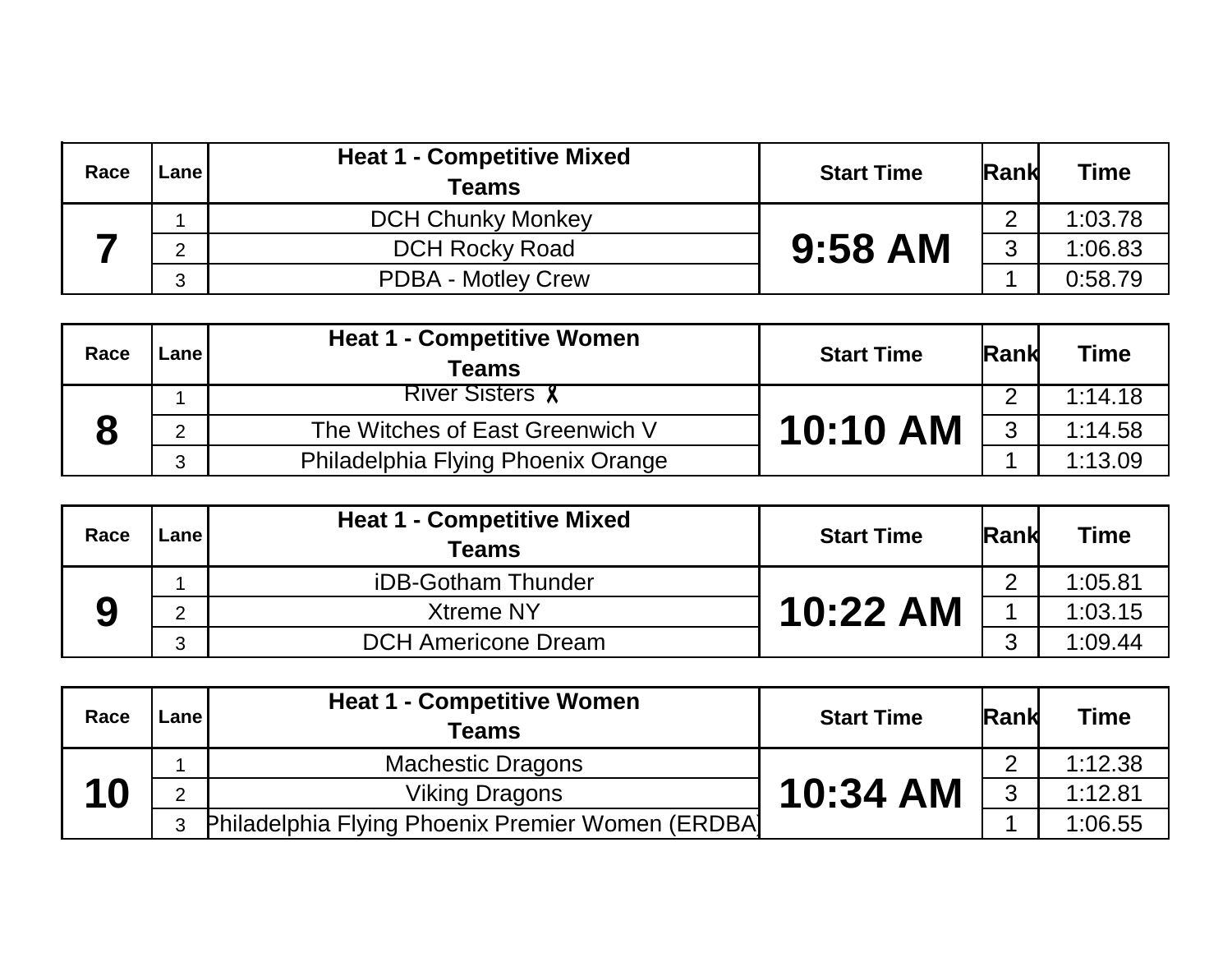| Race                                      | Lane l | <b>Heat 2 - Community</b><br><b>Teams</b> | <b>Start Time</b> | <b>Rank</b> | <b>Time</b> |
|-------------------------------------------|--------|-------------------------------------------|-------------------|-------------|-------------|
|                                           |        | <b>River Jakes</b>                        |                   |             | 1:11.18     |
| $\begin{array}{c} \textbf{4} \end{array}$ | റ      | <b>Bancroft Unified</b>                   | 10:46 AM          | 3           | 1:33.68     |
|                                           | ົ<br>J | EvoFit Dragons                            |                   | ⌒           | 1:11.68     |

|  | Race              | Lanel  | <b>Heat 2 - Competitive Mixed</b><br><b>Teams</b> | <b>Start Time</b> | <b>Rank</b> | <b>Time</b> |
|--|-------------------|--------|---------------------------------------------------|-------------------|-------------|-------------|
|  | $\boldsymbol{10}$ |        | <b>DCH Rocky Road</b>                             |                   | $\Omega$    | 1:08.15     |
|  |                   | C      | <b>DC/40</b>                                      | 10:58 AM          | 3           | 1:08.84     |
|  |                   | ◠<br>J | <b>DCH Premier Mixed 1 (ERDBA)</b>                |                   |             | 1:02.98     |

| Race | Lanel | <b>Heat 2 - Community</b><br><b>Teams</b> | <b>Start Time</b> | <b>Rank</b> | <b>Time</b> |
|------|-------|-------------------------------------------|-------------------|-------------|-------------|
|      |       | Royal Fitness Boat - Maureen              |                   | ⌒           | 1:18.19     |
|      | C.    | Royal Fitness Boat - Carole               | <b>11:10 AM</b>   | 3           | 1:18.71     |
|      | ◠     | <b>Flying Friends &amp; Family</b>        |                   |             | 1:13.21     |

| Race | Lanel | <b>Heat 2 - Competitive Mixed</b><br><b>Teams</b> | <b>Start Time</b> | <b>Rank</b> | Time    |
|------|-------|---------------------------------------------------|-------------------|-------------|---------|
|      |       | <b>Xtreme NY</b>                                  |                   | $\Omega$    | 1:05.25 |
| 14   | C     | <b>DCH Banana Split</b>                           | 11:22 AM          | 3           | 1:07.00 |
|      | 3     | <b>DCH Super Fudge</b>                            |                   |             | 1:02.40 |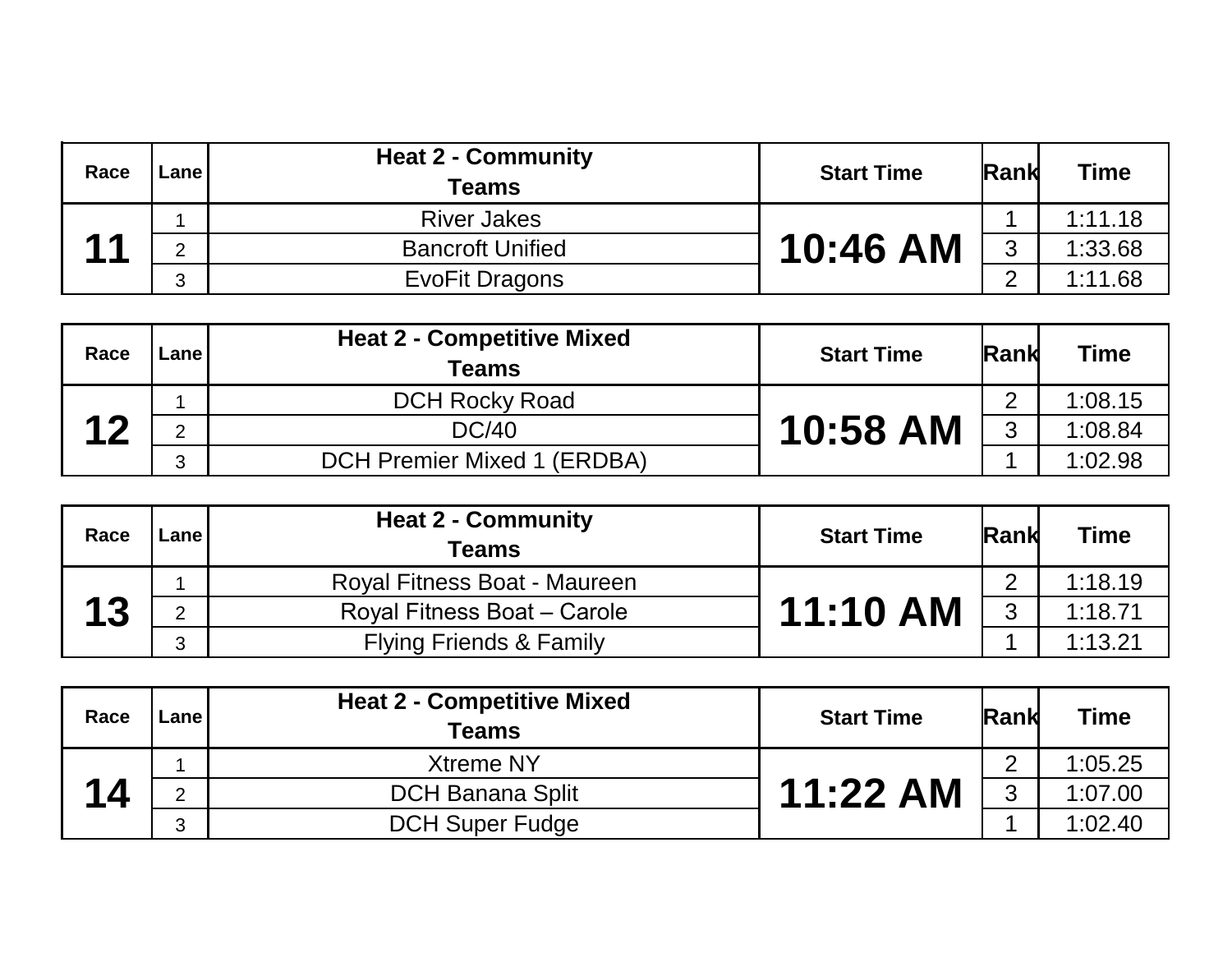| Race | Lane I | <b>Heat 2 - Community</b><br><b>Teams</b> | <b>Start Time</b> | <b>Rank</b>    | <b>Time</b> |
|------|--------|-------------------------------------------|-------------------|----------------|-------------|
|      |        | Rising Sun Dragon Boat Team               |                   |                | 1:16.36     |
| 15   | C      | <b>Cooper Periop Paddlers</b>             | $11:34$ AM        | $\overline{2}$ | 1:16.65     |
|      | 3      | <b>Dragon Masters</b>                     |                   | $\Omega$       | 1:16.81     |

| Race | Lanel             | <b>Heat 2 - Competitive Mixed</b><br><b>Teams</b> | <b>Start Time</b> | <b>Rank</b> | <b>Time</b> |
|------|-------------------|---------------------------------------------------|-------------------|-------------|-------------|
|      |                   | $PDBA - Youth (NR)$                               |                   | ◠           | 1:08.91     |
| 16   | C                 | <b>DCH Chunky Monkey</b>                          | 11:46 AM          |             | 1:02.45     |
|      | $\mathbf{r}$<br>J | iDB- Gotham Thunder                               |                   | $\sim$      | 1:07.59     |

| Race | Lanel        | <b>Heat 2 - Competitive Women</b><br><b>Teams</b> | <b>Start Time</b> | <b>Rank</b>    | <b>Time</b> |
|------|--------------|---------------------------------------------------|-------------------|----------------|-------------|
|      |              | Philadelphia Flying Phoenix Premier Women (ERDBA) |                   |                | 1:06.13     |
|      | ⌒            | <b>Viking Dragons</b>                             | 11:58 AM          | $\overline{2}$ | 1:14.68     |
|      | $\mathbf{r}$ | The Witches of East Greenwich V                   |                   | $\sim$         | 1:14.91     |

| Race | Lanel | <b>Heat 2 - Competitive Women</b><br><b>Teams</b> | <b>Start Time</b> | <b>Rank</b>    | <b>Time</b> |
|------|-------|---------------------------------------------------|-------------------|----------------|-------------|
|      |       | Philadelphia Flying Phoenix Senior B (ERDBA)      |                   |                | 1:09.94     |
| 18   | C     | Philadelphia Flying Phoenix Orange                | 12:10 PM          | $\overline{2}$ | 1:12.79     |
|      | 3     | <b>Machestic Dragons</b>                          |                   | ◠              | 1:15.34     |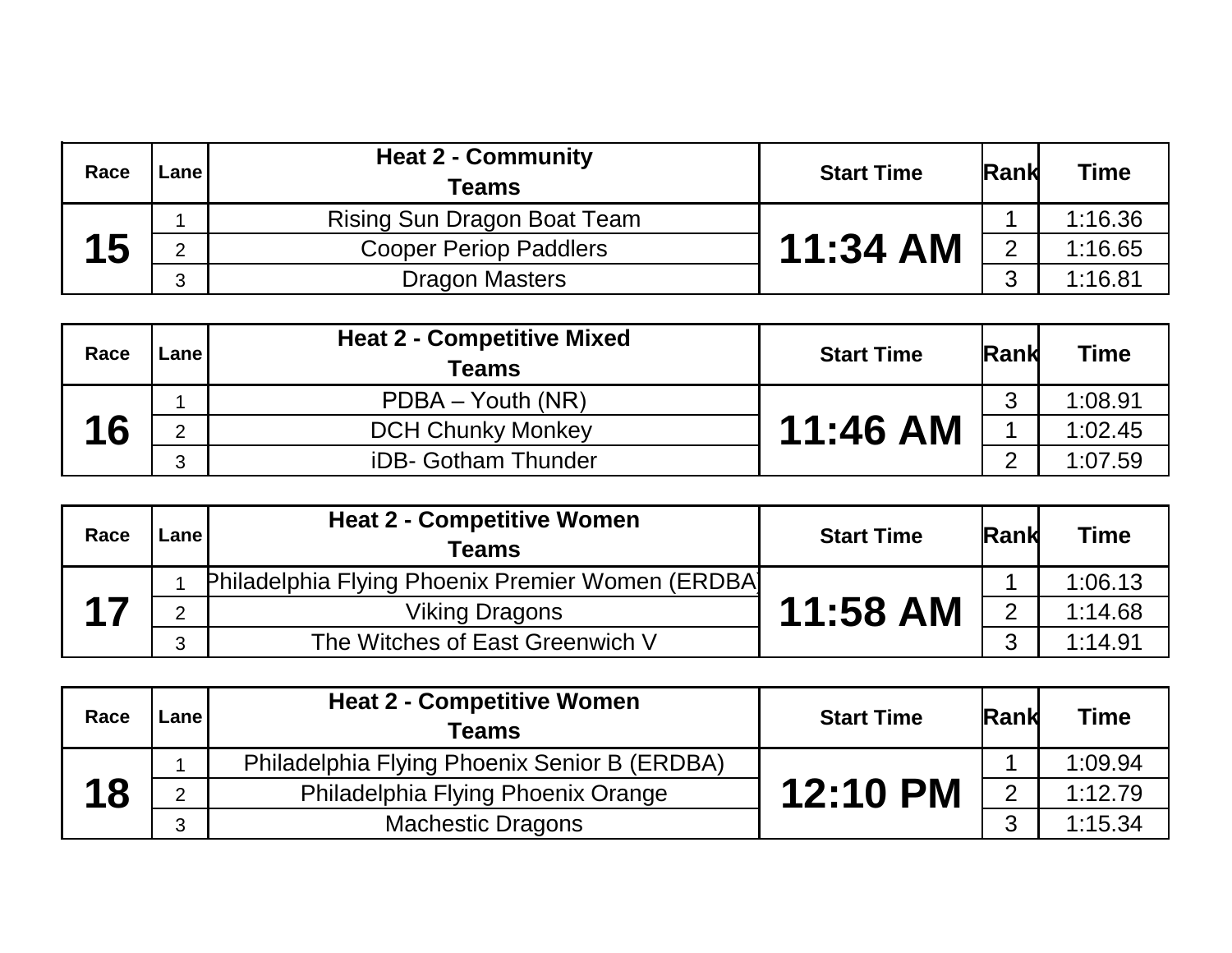| Race | Lanel        | <b>Heat 2 - Competitive Mixed</b><br>Teams        | <b>Start Time</b> | <b>Rank</b> | <b>Time</b> |
|------|--------------|---------------------------------------------------|-------------------|-------------|-------------|
|      |              | NY-Presbyterian Lower Manhattan Hospital-Poseidon |                   | ◠           | 1:09.30     |
| 19   | C            | <b>DCH Americone Dream</b>                        | 12:22 PM          | 3           | 1:10.38     |
|      | $\mathbf{r}$ | <b>PDBA - Motley Crew</b>                         |                   |             | 1:02.94     |

| Race | ∟ane l | Heat 2 - BCS<br>Teams            | <b>Start Time</b> | Rank           | Time    |
|------|--------|----------------------------------|-------------------|----------------|---------|
| 20   |        | Hope Afloat USA <b>X</b> (ERDBA) |                   |                | 1:15.18 |
|      | ⌒      | <b>River Sisters &amp;</b>       | 12:34 PM          | $\overline{2}$ | 1:15.93 |
|      | 3      |                                  |                   |                |         |

## **LUNCH BREAK : 40 minutes**

| Race | Lane         | <b>Final D - Competitive Mixed</b><br>Teams        | <b>Start Time</b> | <b>Rank</b>    | <b>Time</b> |
|------|--------------|----------------------------------------------------|-------------------|----------------|-------------|
| 21   |              | <b>DCH Americone Dream</b>                         |                   |                | 1:07.58     |
|      | <sub>O</sub> | PDBA - Youth (NR)                                  | <b>1:10 PM</b>    | $\overline{2}$ | 1:10.50     |
|      | 3            | York-Presbyterian Lower Manhattan Hospital - Posei |                   | ॽ              | 1:12.38     |

| Race | Lane | <b>Final C - Community Mixed</b><br>Teams | <b>Start Time</b> | <b>Rank</b> | <b>Time</b> |
|------|------|-------------------------------------------|-------------------|-------------|-------------|
|      |      | <b>Bancroft United</b>                    |                   | ◠           | 1:23.19     |
| つつ   | ⌒    | <b>Dragon Masters</b>                     | <b>1:25 PM</b>    |             | 1:14.13     |
|      | 3    | Royal Fitness Boat - Maureen              |                   | ⌒           | 1:21.25     |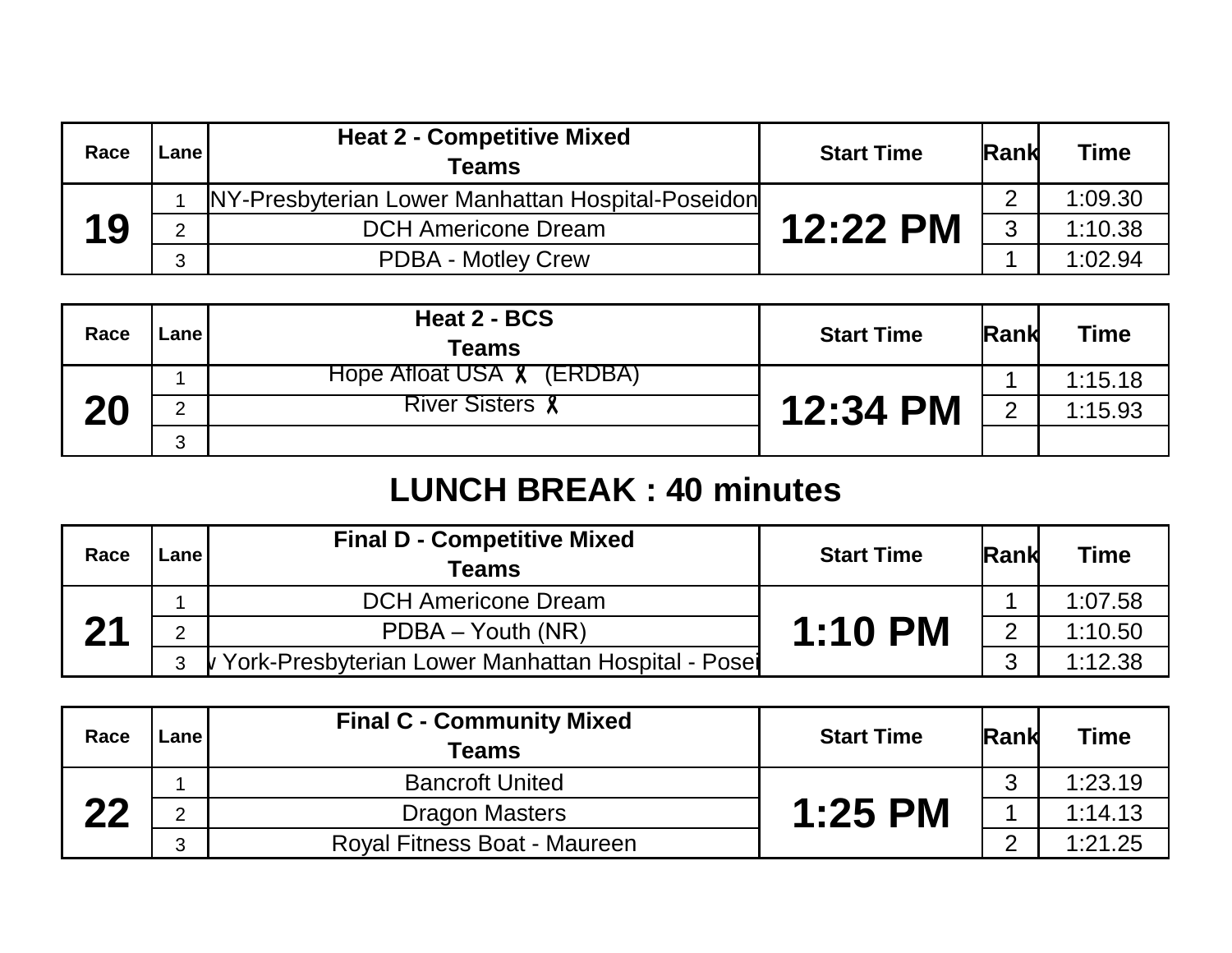| Race | Lane l            | <b>Final C - Competitive Mixed</b><br><b>Teams</b> | <b>Start Time</b> | <b>Rank</b> | <b>Time</b> |
|------|-------------------|----------------------------------------------------|-------------------|-------------|-------------|
|      |                   | DC/40                                              |                   |             | 1:07.08     |
| 23   | ⌒                 | <b>DCH Rocky Road</b>                              | 1:40 PM           | 3           | 1:09.71     |
|      | $\mathbf{r}$<br>J | <b>DCH Banana Split</b>                            |                   | $\sim$      | 1:07.83     |

| Race | Lanel         | <b>Final B - Competitive Women</b><br>Teams | <b>Start Time</b> | <b>Rank</b> | <b>Time</b> |
|------|---------------|---------------------------------------------|-------------------|-------------|-------------|
|      |               | The Witches of East Greenwich V             |                   | ⌒           | 1:15.00     |
| 24   | $\mathcal{D}$ | Philadelphia Flying Phoenix Orange          | $1:52$ PM         |             | 1:14.84     |
|      | ◠             | <b>Viking Dragons</b>                       |                   | ⌒           | 1:15.51     |

| Race | Lanel   | <b>Final B - Community Mixed</b><br><b>Teams</b> | <b>Start Time</b> | <b>Rank</b>    | <b>Time</b> |
|------|---------|--------------------------------------------------|-------------------|----------------|-------------|
| 25   |         | <b>Cooper Periop Paddlers</b>                    | 2:04 PM           |                | 1:18.01     |
|      | ⌒       | Royal Fitness Boat - Carole                      |                   | $\overline{2}$ | 1:18.09     |
|      | C.<br>C | Rising Sun Dragon Boat Team                      |                   | ◠              | 1:19.11     |

| Race | ∟ane l | <b>Final B - Competitive Mixed</b><br><b>Teams</b> | <b>Start Time</b> | <b>Rank</b> | <b>Time</b> |
|------|--------|----------------------------------------------------|-------------------|-------------|-------------|
| 26   |        | iDB - Gotham Thunder                               | $2:16$ PM         | ⌒           | 1:08.36     |
|      | ⌒      | <b>DCH Chunky Monkey</b>                           |                   |             | 1:00.56     |
|      | C      | <b>Xtreme NY</b>                                   |                   | $\sim$      | 1:08.65     |